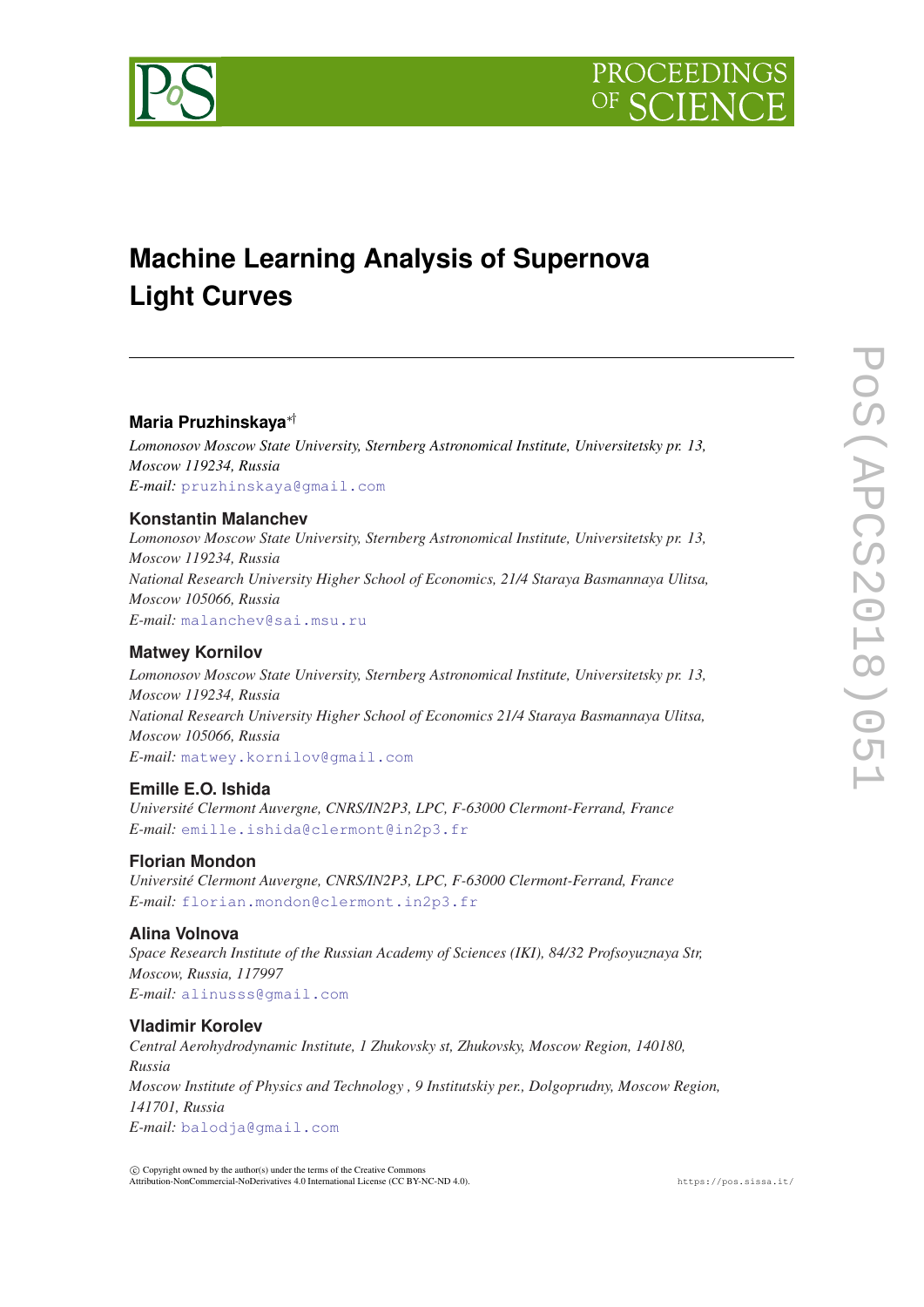The next generation of astronomical surveys will revolutionize our understanding of the Universe, raising unprecedented data challenges in the process. One of them is the impossibility to rely on human scanning for the identification of unusual/unpredicted astrophysical objects. Moreover, given that most of the available data will be in the form of photometric observations, such characterization cannot rely on the existence of high resolution spectroscopic observations. We introduce an analysis of anomaly detection in the Open Supernova Catalog (http://sne.space/) with use of machine learning. We developed a strategy and pipeline — where anomalous objects are identified and then submitted to careful individual analysis. This project represents an effective strategy to guarantee we shall not overlook exciting new science hidden in the data we fought so hard to acquire.

*Accretion Processes in Cosmic Sources — II - APCS2018 3–8 September 2018 Saint Petersburg, Russian Federation*

<sup>∗</sup>Speaker. †https://pruzhinskaya.com/snad/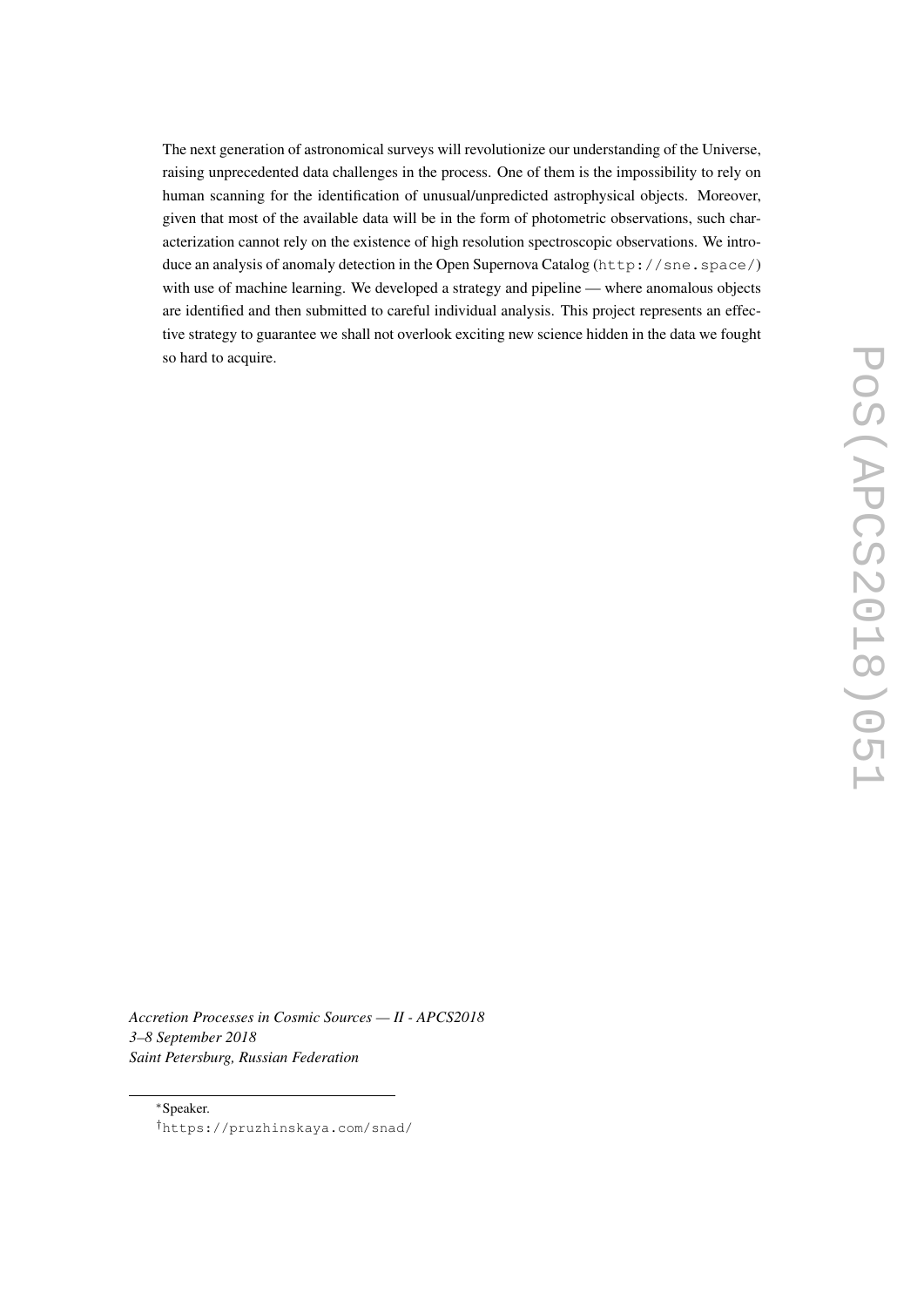## 1. Introduction

Supernova stars (SNe) are ones of the most beautiful and interesting objects in the Universe. They are responsible for chemical enrichment of interstellar medium; density waves induced by their energetic explosions causes the star formation; SNe are origin of high energy cosmic rays; moreover, thanks to SNe we are studying the composition and distance scale of the Universe which defines its following destiny.

The generation of precise, large, and complete supernova surveys in the last years has increased the need of developing automated analysis tools to process this large amount of data. These scientific observations present both great opportunities and challenges for astronomers and machine learning (ML) researchers.

The lack of spectroscopic support makes the photometrical supernova typing top required. The analysis of big supernova dataset with ML methods is needed to distinguish the supernova by types on base of N-parameter grid. Such study allows us to purify the considered SN sample from nonsupernova contamination as well — the problem, which is relevant for all large supernova database that collect SN candidates without careful analysis of each candidate and basing on the secondary indicators (proximity to the galaxies, transient behavior, arise/decline rate on light curves (LCs), absolute magnitude). It is also expected that during such analysis the unknown variable objects or SNe with unusual properties can be detected. As an example of unique objects one can refer to SN 2006jc — SN with very strong but relatively narrow He I lines in early spectra (∼30 similar objects are known, [\[1\]](#page-9-0)), SN 2005bf — supernova attributed to SN Ib but with two broad maxima on LCs, SN 2010mb — unusual SN Ic with very low decline rate after the maximum brightness that is not consistent with radioactive decay of  $56Ni$ , ASASSN-15lh — for some time it was considered as the most luminous supernova ever observed (two times brighter than super-luminous SNe), later the origin of this object was challenged and now it is considered as a tidal disruption of a mainsequence star by a black hole. Finding such objects (and then studying them more closely) is one of the main aims of the current project. As such sources are typically rare, the task of finding them can be framed as an anomaly detection problem.

Astronomers have already benefited from developments in machine learning [\[2\]](#page-9-0), in particular for exoplanet search [\[3,](#page-10-0) [4](#page-10-0), [5\]](#page-10-0), but the synergy is far from that achieved by other endeavors in genetics [[6](#page-10-0)], ecology [\[7\]](#page-10-0) or medicine [[8](#page-10-0)], where scientific questions drive the development of new algorithms. Moreover, given the relatively recent advent of large data sets, most of the ML efforts in astronomy are concentrated in classification [[9](#page-10-0), [10](#page-10-0), [11,](#page-10-0) [12,](#page-10-0) [13](#page-10-0), [14](#page-10-0)] and regression [[15,](#page-10-0) [16](#page-10-0)] tasks.

Astronomical anomaly detection has not been yet fully implemented in the enormous amount of data that has been gathered. As a matter of fact, barring a few exceptions, most of the previous studies can be divided into only two different trends: clustering [[17\]](#page-10-0) and subspace analysis [\[18](#page-10-0)] methods. More recently, random forest algorithms have been extensively used by themselves [\[19](#page-11-0)] or in hybrid statistical analysis [[20\]](#page-11-0). Although all of this has been done to periodic variables there is not much done for transients and even less for supernova.

In this study we search the anomalies in photometrical data of the Open Supernova Cata-log<sup>1</sup> [[21\]](#page-11-0). We use the Isolation Forest as an outlier detection algorithm that identifies anomalies

<sup>1</sup>https://sne.space/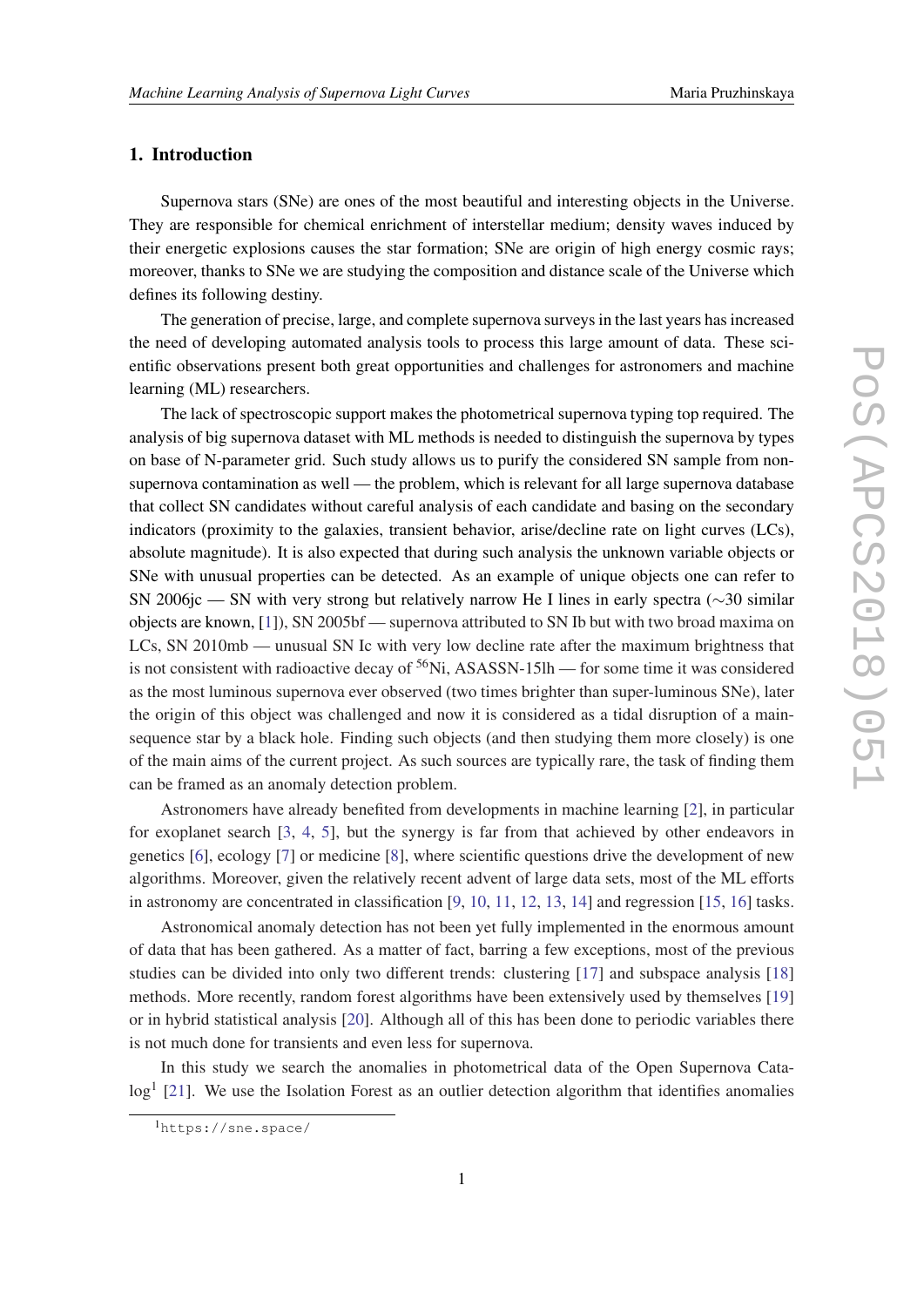instead of normal observations [[22\]](#page-11-0). This technique is based on the fact that anomalies are data points that are few and different. Similarly to Random Forest it is built on an ensemble of binary (isolation) trees.

# 2. Data

#### 2.1 The Open Supernova Catalog

The data are drawn from the Open Supernova Catalog [[21\]](#page-11-0). The catalog is constructed by combining many publicly available data sources (such as Asiago Supernova Catalog, Carnegie Supernova Project, Gaia Photometric Science Alerts, Nearby Supernova Factory, Panoramic Survey Telescope & Rapid Response System (Pan-STARRS), SDSS Supernova Survey, Sternberg Astronomical Institute Supernova Light Curve Catalogue, Supernova Legacy Survey (SNLS), MASTER, All-Sky Automated Survey for Supernovae (ASAS-SN), iPTF, etc.) and from individual publications. It represents an open repository for supernova metadata, light curves, and spectra in an easily downloadable format. This catalog also includes some contamination from non-SN objects.

Our choice is justified by the fact that the catalog incorporates the data for more than  $5 \times 10^4$ SNe/SNe candidates ( $\sim 1.2 \times 10^4$  of SNe have > 10 photometrical observations and  $\sim 5 \times 10^3$  of SNe have spectra). For comparison, SDSS supernova catalog contains only  $\sim$  4 × 10<sup>3</sup> of SNe LCs and ∼ 600 SNe with spectra.

The catalog contains the data in different photometrical passbands. To have a more homogeneous data sample, we chose only those SNe that have LCs in  $g'r'i'$ , gri or BRI filters. We assume that  $g'r'i'$  filters are close enough to *gri* and transform *BRI* to *gri* (see Sect. 2.2). We require  $>= 3$ photometrical points in each filter with a 3-day binning. This threshold is justified by the fact that our approach aims to deal with big data where the human expertise will not be possible. However, the cadence of future transient surveys does not allow to get a well-sampled multicolour light curve for all the transients with a nice coverage. Considering the sample we work with, the "3-points" threshold does not mean that we have a little number of points on multicolour light curve in total. We need them to better reconstruct a "poor" light curve basing on the others (see Sect. [2.3\)](#page-4-0). After this cut, our sample contains 3197 objects (2026 objects in  $g'r'i'$ , 767 objects in *gri*, and 404 objects in *BRI*).

#### 2.2 Transformation between *BRI* and *gri*

To increase the sample we convert the Bessel's *BRI* into *gri* filters using the Lupton's (2005) transformation equations<sup>2</sup>. These equations are derived by matching SDSS DR4 photometry to Peter Stetson's published photometry for stars:

<sup>2</sup>http://www.sdss3.org/dr8/algorithms/sdssUBVRITransform.php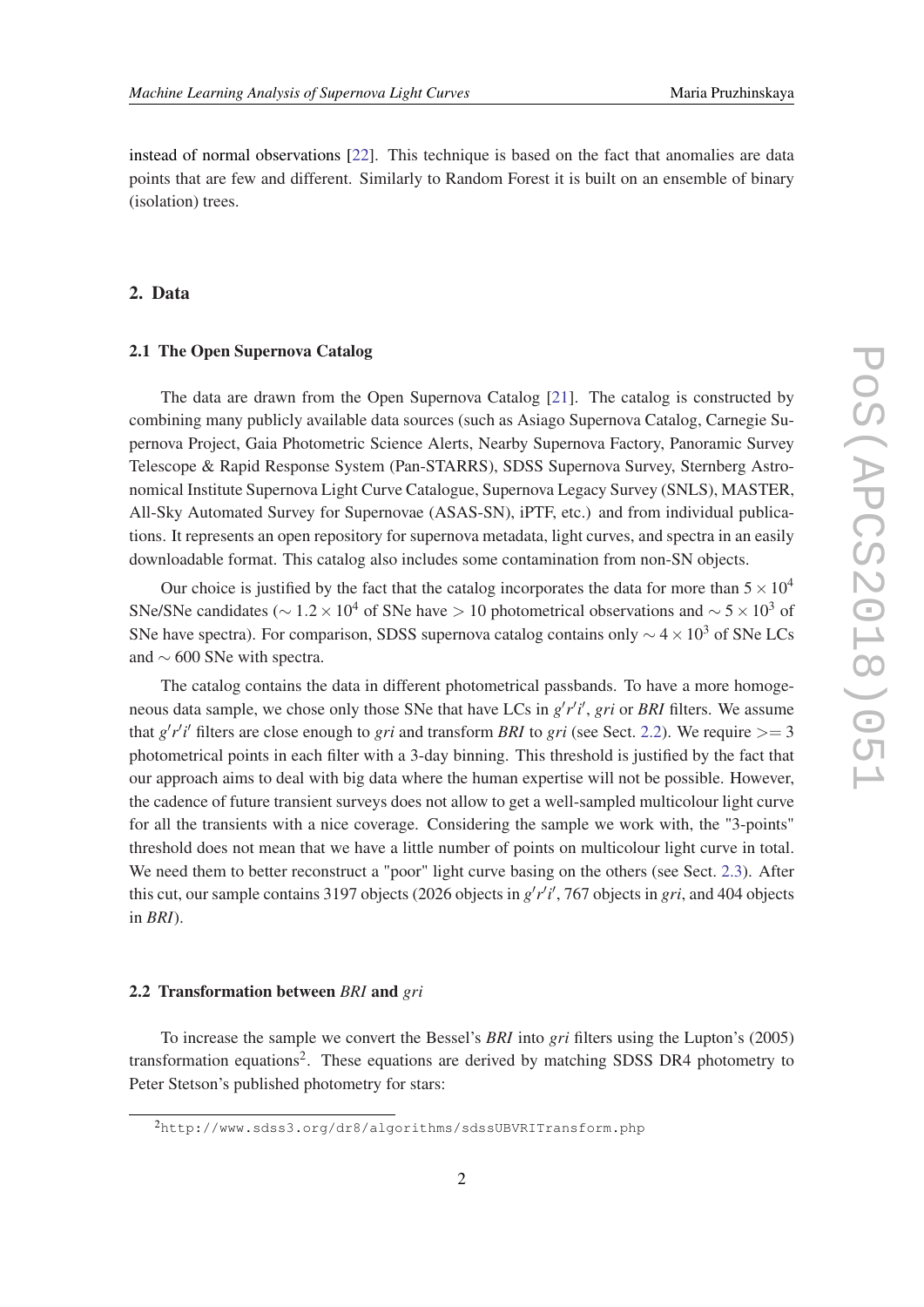<span id="page-4-0"></span> $\sqrt{ }$  $\begin{array}{c} \hline \end{array}$  $\begin{array}{c} \begin{array}{c} \begin{array}{c} \end{array} \\ \begin{array}{c} \end{array} \end{array} \end{array}$  $B = u - 0.8116$  ( $u - g$ ) + 0.1313 *B* = *g*+0.3130 (*g*−*r*) +0.2271 *V* = *g*−0.2906 (*u*−*g*) +0.0885 *V* = *g*−0.5784 (*g*−*r*)−0.0038 *R* = *r* −0.1837 (*g*−*r*)−0.0971 *R* = *r* −0.2936 (*r* −*i*)−0.1439 *I* = *r* −1.2444 (*r* −*i*)−0.3820 *I* = *i*−0.3780 (*i*−*z*)−0.3974 (2.1)

Before to apply the filter transformation, we fitted the LCs with Gaussian processes (see Sect. 2.3). First, we tried to use two Bessel's filters to get *gri*. Obviously, in the Open Supernova Catalog more objects have photometry only in two filters than in three, and if such a transformation is enough we will have a larger sample. To check the quality of transformation with two filters only, we made a test: we chose few objects with LCs available in both, SDSS and Bessel's filters, and compared the transformed *gri* with the original ones. As it is seen from the Fig. 1, the results of comparison are unsatisfactory. This means that at least one more filter has to be added in the analysis. The same test showed that three filters (*BRI*) are enough (Fig. [2\)](#page-5-0).



Figure 1: Light curves of SN2013ej. Points are the observations in *gri* filters [\[23](#page-11-0), [24](#page-11-0), [25](#page-11-0)]. Solid lines are the approximation of results of the transformation from *BR* to *gri* filters with use of Lupton's (2005) transformation equations.

## 2.3 LCs fit

It is more convenient to implement the ML algorithm to the data with uniform time grid which is unfortunately not the case with supernovae. Commonly used technique to transform unevenly distributed data onto uniform grid is to fit them with Gaussian processes (GP). Usually, each light curve is fitted by GP independently. However, in this study we use the MULTIVARIATE GAUSSIAN PROCESS<sup>3</sup> interpolation (RBF kernel). For each object it allows to correlate its multicolour LCs and approximates the data by GP in all filters in a one global fit (for details see Kornilov et. 2019,

<sup>3</sup>https://github.com/matwey/gp-multistate-kernel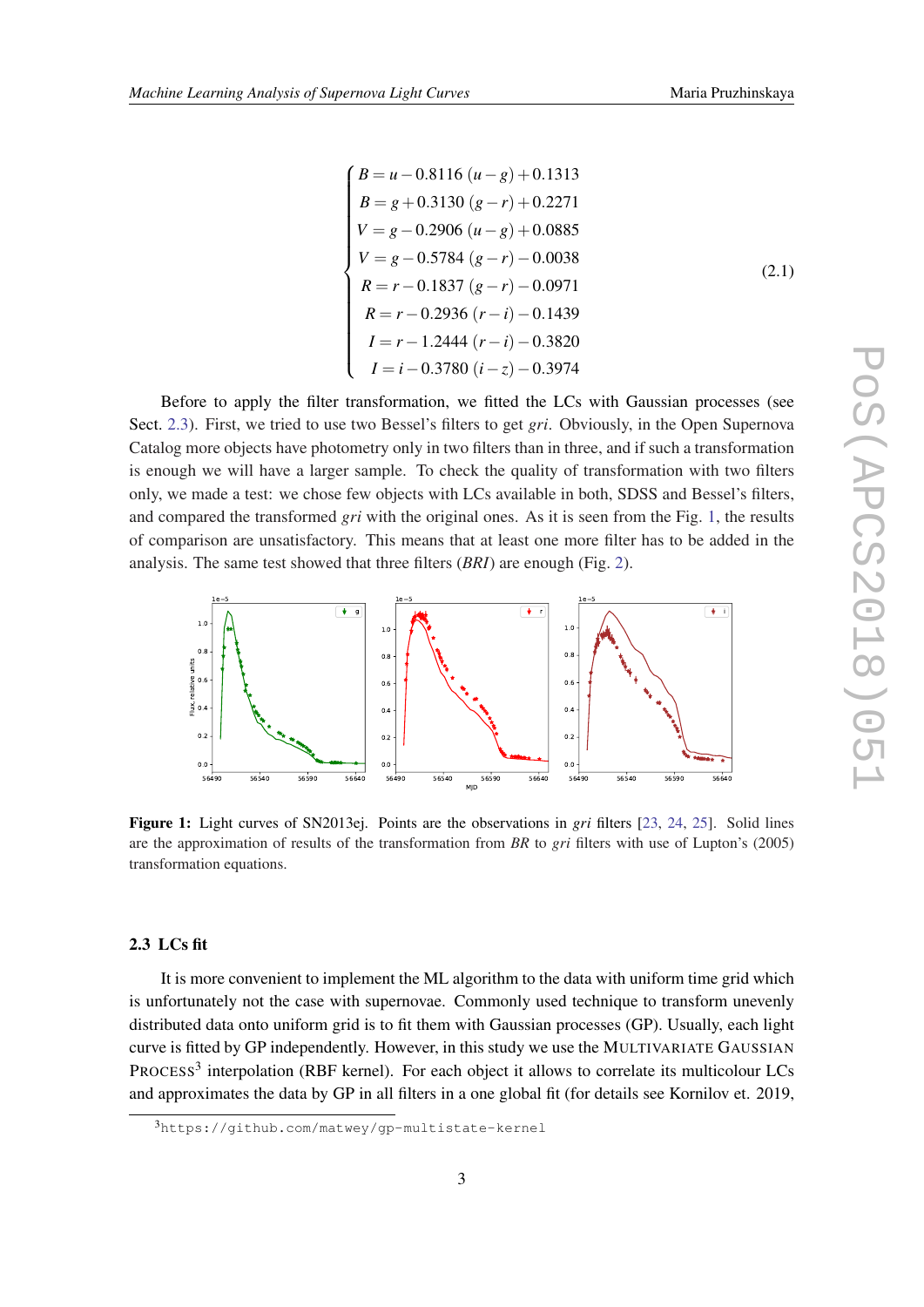<span id="page-5-0"></span>

Figure 2: Light curves of SN2013ej. Points are the observations in *gri* filters [\[23](#page-11-0), [24](#page-11-0), [25](#page-11-0)]. Solid lines are approximation of the results of the transformation from *BRI* to *gri* filters with use of Lupton's (2005) transformation equations.

in prep.). With this technique we can reconstruct the missing parts of LC basing on LC behaviour in other filters. For example, in Fig. 4 the maximum in *g* filter is reproduced from the *r*,*i* light curves. This correlation does not assume any physical assumptions about LC shape.

When the fit by MULTIVARIATE GAUSSIAN PROCESS was done, we checked the results of approximation by eye. Those SNe with unsatisfactory fit were removed from the further consideration (mainly the objects with bad photometrical quality). We also extrapolated the fit to have a bigger temporal coverage. In the end we got a sample that consists on 1999 objects.

Based on the results of approximation we extracted photometry (in flux) in the range of [−20,100] days with 1-day bin relative to the LC maximum in *r* filter and the kernel parameters. These values were used as features for our ML algorithm (see Sect. 3).

## 3. Anomaly detection

After the approximation procedure, each object has 373 features:  $121 \times 3$  fluxes in three bands, 9 fitted parameters of Gaussian Process kernel, and logarithm of likelihood of the fit. We examine two cases of outliers search: with all features and with smaller number of features obtained by dimensionality reduction.

#### 3.1 Dimensionality Reduction

Each object has its own flux scale due to the different origin and different distance. So, before the dimensionality reduction procedure we normalized each vector of 363 photometrical points by its maximum value and used the maximum value as one more feature. Then, we applied t-SNE [[26\]](#page-11-0), a variation of stochastic neighbor embedding method [\[27](#page-11-0)], for dimensionality reduction of the data with 374 features. Finally, we obtained 7 feature reduced data sets: from 2 to 8 features.

#### 3.2 Methods: Isolation Forest

Isolation forest is an ensemble of random isolation trees. Each isolation tree is a space partitioning tree similar to a widely-know Kd-tree. However, in contrast to Kd-tree, space coordinate (a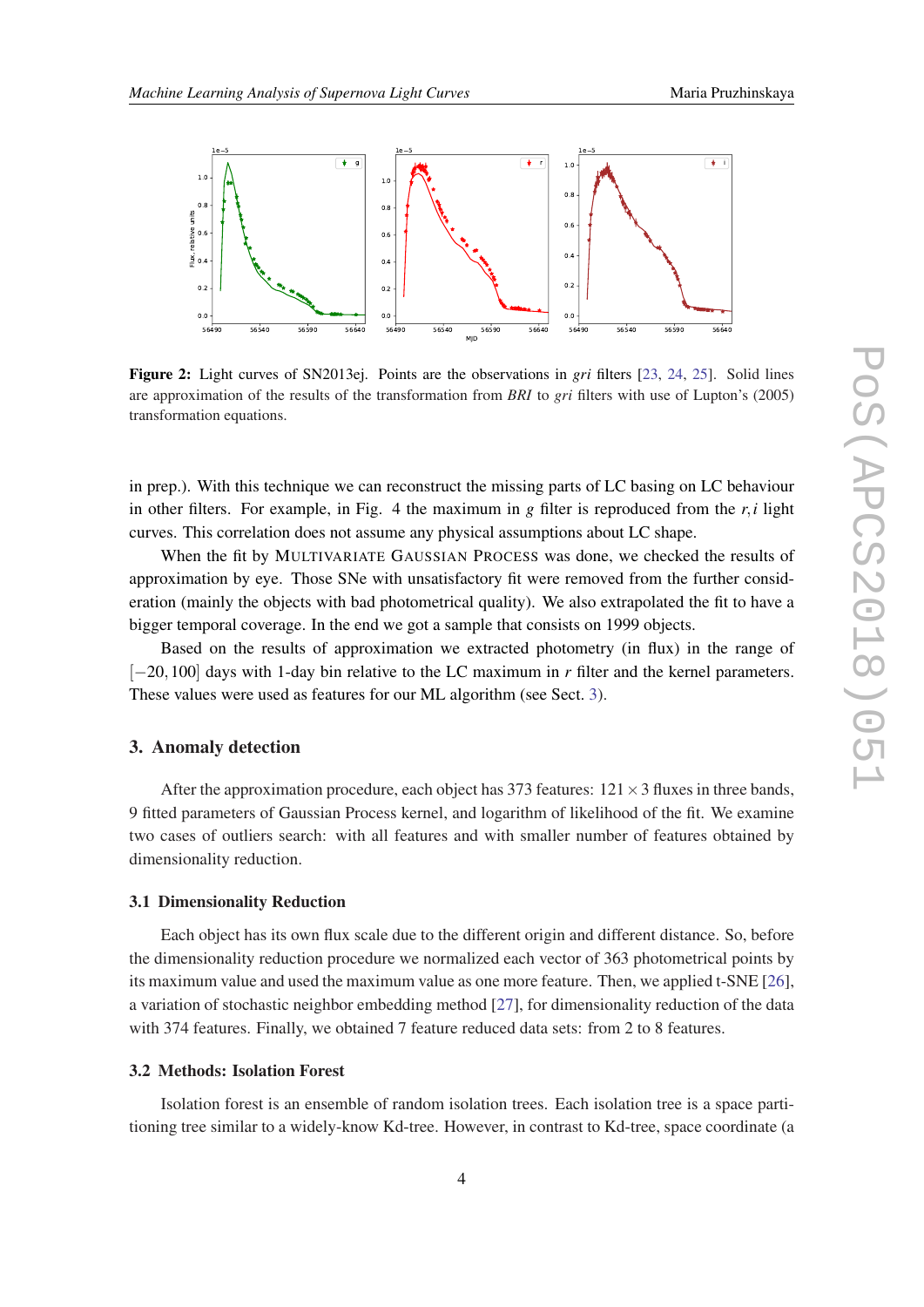| Name      | Coordinates                              | Object type                                       | Ref.         |
|-----------|------------------------------------------|---------------------------------------------------|--------------|
| SN2016bln | 13 34 45.49 + 13 51 14.3                 | $SN$ Ia-91T                                       | [28]         |
| SN2013cv  | $162243.16 + 185735.6$ SN Ia-pec         |                                                   | [29, 30]     |
|           | SN1000+0216 10 00 05.87 +02 16 23.6 SLSN |                                                   | [31]         |
| SN2006kg  | 01 04 16.98 +00 46 08.9                  | AGN                                               | [32, 33, 34] |
| Gaia16aye |                                          | 19 40 01.13 +30 07 53.4 Binary microlensing event | [35, 36]     |

Table 1: List of found anomalies.

feature) and a split value are selected at random for every node of the isolation tree. This algorithm leads to an unbalanced tree unusable for spatial search, but the tree has the following important property. A path distance between the root and a leaf is shorter on average for points distanced in space from "normal" data. This allows us to construct enough random trees to estimate average root-leaf path distance for every data sample that we have, and then rank the data samples based on the path length.

We run the Isolation Forest algorithm on each data set (see Sect. [3.1\)](#page-5-0) and obtained a list of anomalies.

## 4. Results

We visually inspected ∼ 100 outliers among a total 1999 objects. Using the publicly available sources we checked what kind of astrophysical objects they are. The most prominent outliers are listed in Table 1 and described below, the rest are still being studied.

#### 4.1 Peculiar SNe Ia

Type Ia supernova phenomenon is an explosion of a carbon-oxygen white dwarf that exceed the Chandrasekhar limit either by matter accretion from a companion star or by merging with another white dwarf [[37,](#page-12-0) [38,](#page-12-0) [39\]](#page-12-0). SNe Ia are used as universal distance ladder since their luminosity at maximum light is approximately the same. However, SNe Ia can be divided by subtypes and not all of them are suitable for cosmology.

SN2016bln [[28\]](#page-11-0), classified by our code as anomaly, belongs to the so-called 1991T-likesupernovae subtype (see Fig. [3](#page-7-0)). SNe Ia-91T are characterized by higher peak luminosity and broader LCs than "normal" SN Ia, and different early spectrum evolution.

Another novelty is SN2013cv ( [\[29](#page-11-0)], see Fig. [4\)](#page-7-0). This peculiar supernova has large peak optical and UV luminosity and show an absence of iron absorption lines in the early spectra. [[30\]](#page-11-0) suggests that SN2013cv is an intermediate case between the normal and super-Chandrasekhar events.

#### 4.2 Superluminous SNe

Superluminous SNe (SLSN) are supernovae with an absolute peak magnitude  $M < -21$  mag in any band. According to [\[41](#page-12-0)] SLSN can be divided into three broad classes: SLSN-I without hydrogen in their spectra, hydrogen-rich SLSN-II that often show signs of interaction with circumstellar material (CSM), and finally, SLSN-R, a rare class of hydrogen-poor events with slowly evolving LCs, powered by the radioactive decay of <sup>56</sup>*Ni*.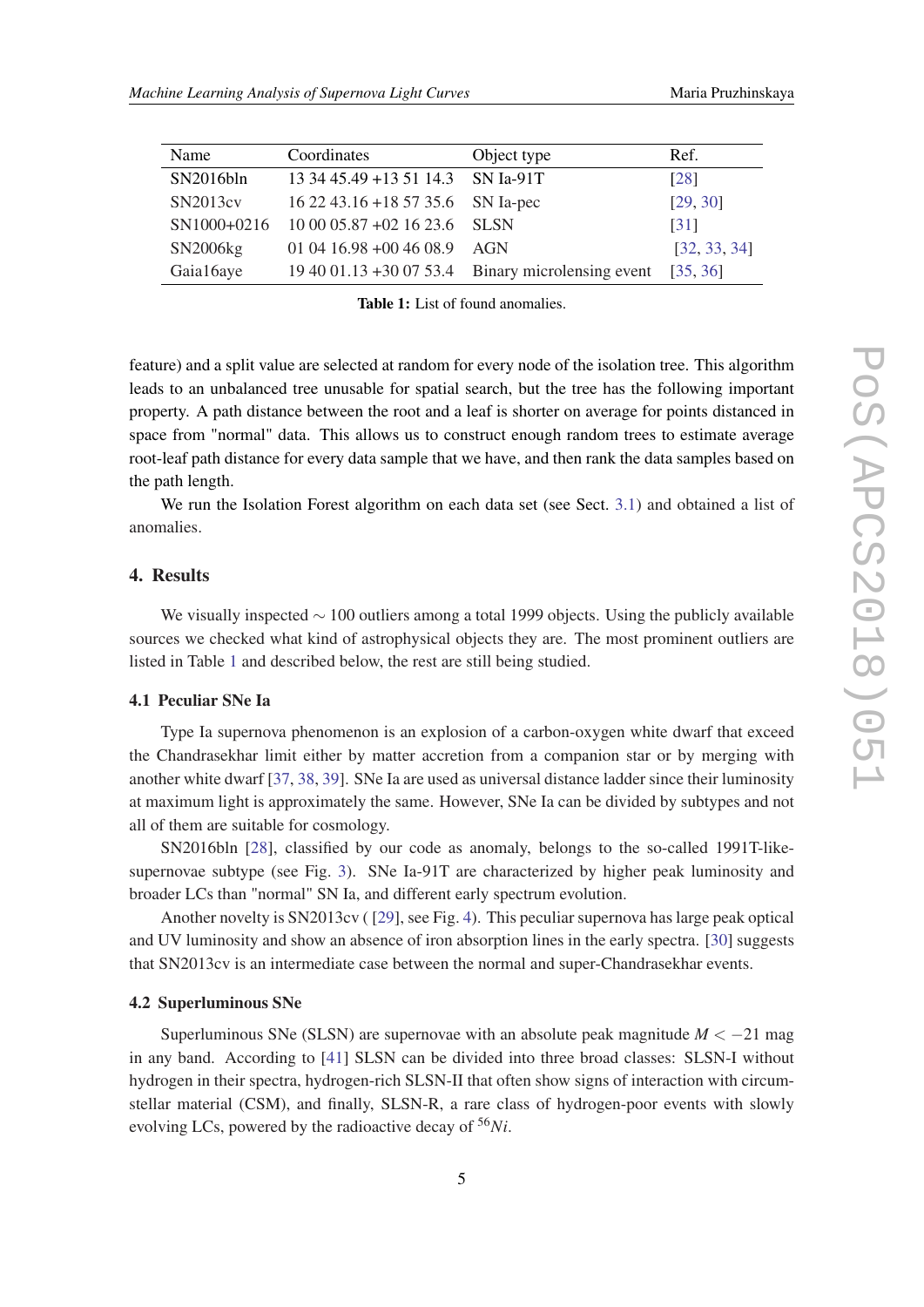<span id="page-7-0"></span>

Figure 3: Light curves in *gri* filters of SN Ia-91T 2016bln [\[40](#page-12-0)]. Solid lines are the results of our approximation by MULTIVARIATE GAUSSIAN PROCESS.



Figure 4: Light curves in *gri* filters of peculiar SN2013cv [[30,](#page-11-0) [33](#page-11-0)]. Solid lines are the results of our approximation by MULTIVARIATE GAUSSIAN PROCESS.

SN 1000+0216 (Fig. [5\)](#page-8-0) was discovered in the framework of the Canada-France-Hawaii Telescope Legacy Survey Deep Fields and has a redshift  $z = 3.9$ . It may be an example of a pulsational pair-instability SN or a SLSN-II which extreme optical emission is explained by the strong interaction between the expanding ejecta and massive CSM [\[31](#page-11-0)].

## 4.3 AGN

SN2006kg was erroneously classified as Type II supernovae ( [\[32](#page-11-0)], see Fig. [6](#page-8-0)). The following studies identified it as an active galactic nucleus (AGN, [[33,](#page-11-0) [34](#page-11-0)]).

## 4.4 Binary microlensing event

Gaia16aye [[35\]](#page-11-0) is an object with the most non-SN behavior in our set of outliers (Fig. [7\)](#page-8-0). In [[36\]](#page-11-0) it was reported that Gaia16aye is a binary microlensing event — gravitational microlensing by binary systems — the first ever discovered towards the Galactic Plane.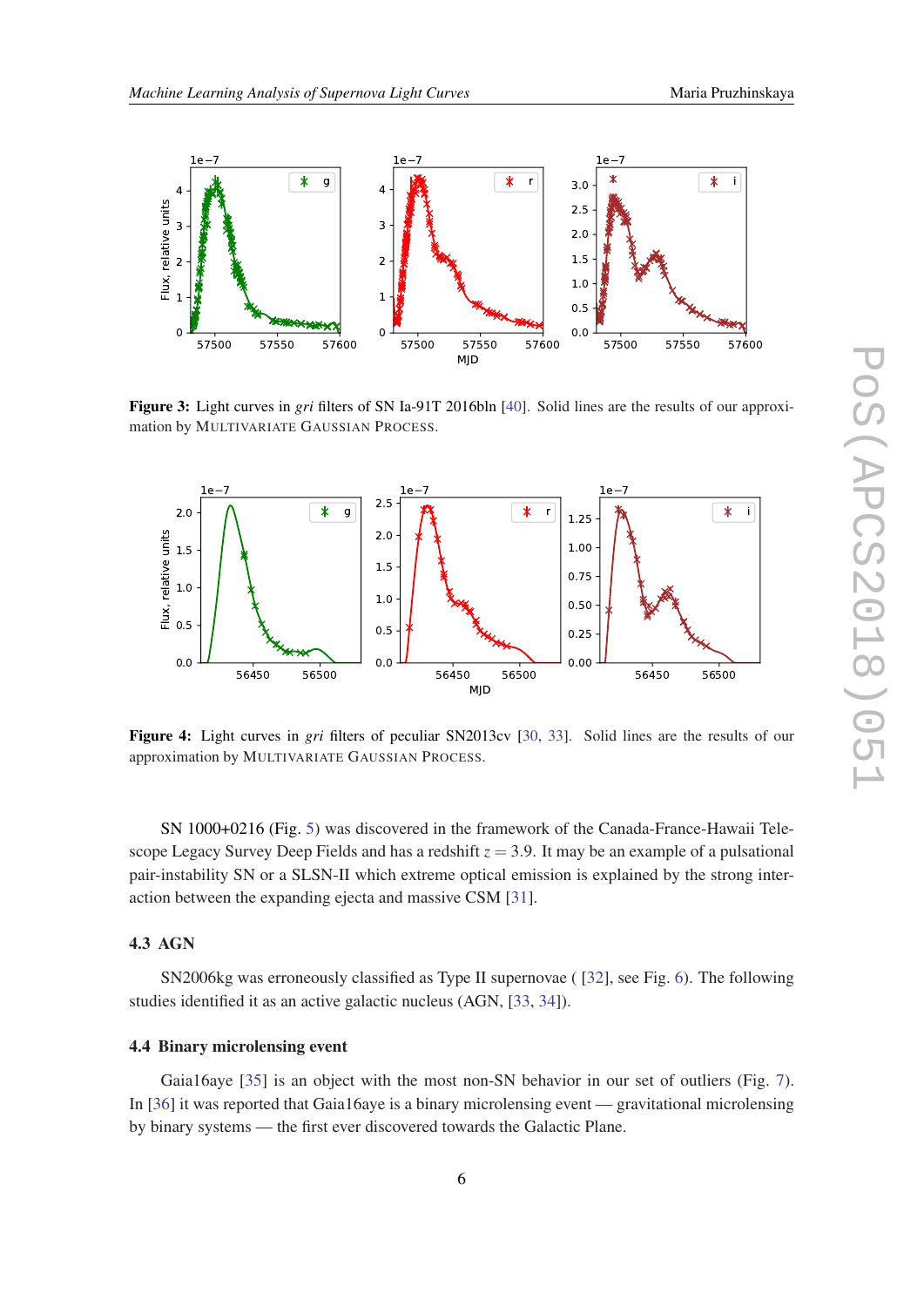

<span id="page-8-0"></span>

Figure 5: Light curves in *gri* filters of superluminous SN1000+0216 [\[31\]](#page-11-0). Solid lines are the results of our approximation by MULTIVARIATE GAUSSIAN PROCESS.



Figure 6: Light curves in *gri* filters of SN2006kg [[34\]](#page-11-0). Solid lines are the results of our approximation by MULTIVARIATE GAUSSIAN PROCESS.



Figure 7: Light curves in *gri* filters of binary microlensing event Gaia16aye (http://gsaweb.ast. cam.ac.uk/alerts/alert/Gaia16aye/followup). Solid lines are the results of our approximation by MULTIVARIATE GAUSSIAN PROCESS.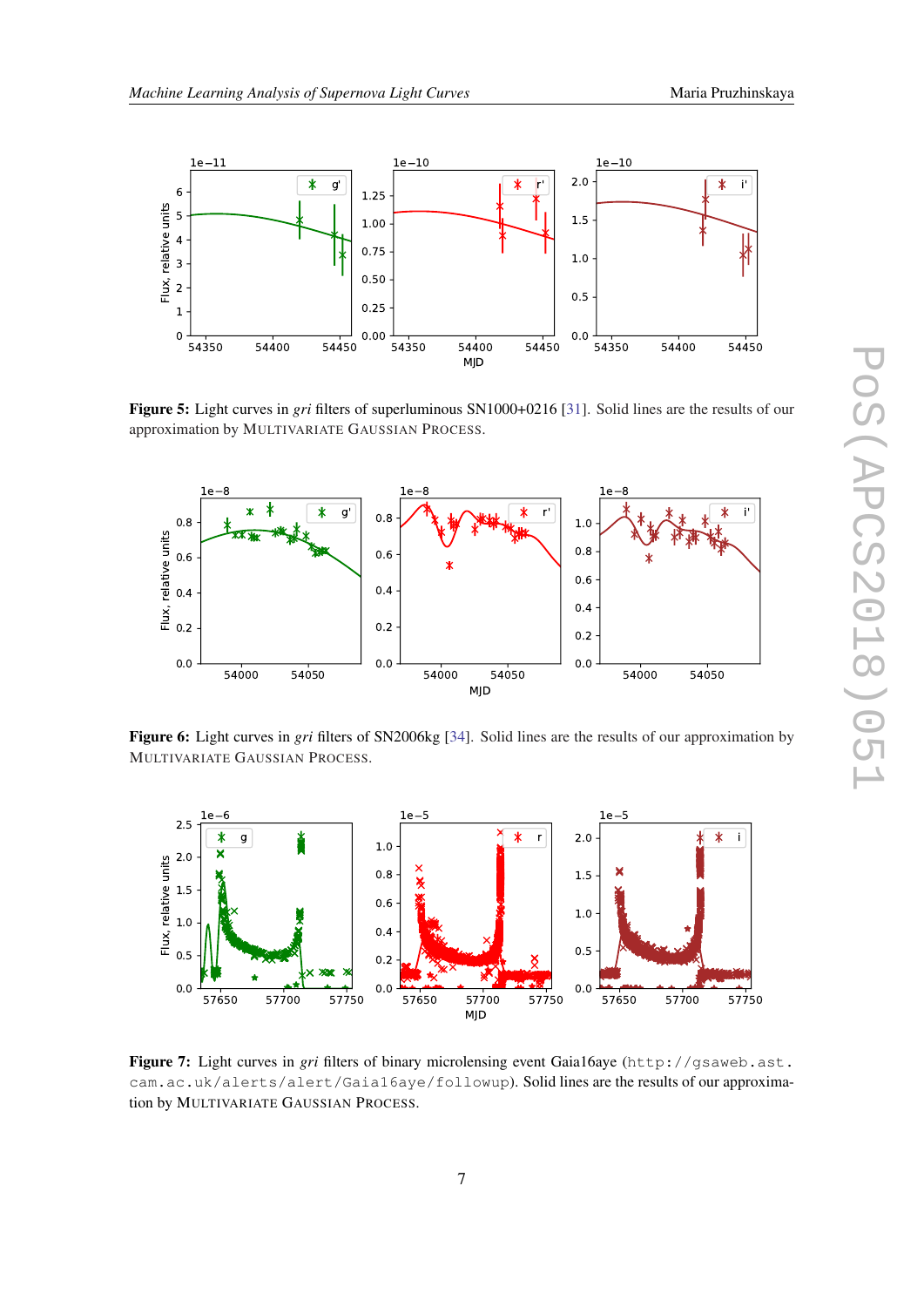# <span id="page-9-0"></span>5. Conclusions

The development of large synoptic sky surveys has led to a discovery of huge number of supernovae and supernova candidates. Among the SN discovered every year, only 10% have spectroscopical confirmation. The amount of astronomical data increases dramatically with time and already beyond human capabilities. While now community has dozens of thousands SN candidates, during ten-year survey Large Synoptic Sky Telescope (LSST, [\[42](#page-12-0)]) will discover over ten million supernovae (and only a small fraction of them will receive a spectroscopical confirmation). The LSST cadence will allow to receive the light curves for  $\sim 10^5$  SNe, but before these SNe will be used in any physical analysis, they must be classified by types. In order to process this information and to extract all possible knowledge, machine learning techniques become necessary. Such approach will allow not only to classify supernova candidates by known types, but to reveal other variable objects (novae, counterparts of GW alerts, kilonovae, GRB afterglows) that were mistakenly classified as SN and what is even more important to detect astronomical objects with strange physical properties — anomalies. Finding such objects (and then studying them more closely) is of high priority and one of the main aims of the current study.

We used the Isolation Forest algorithm to search the anomalies in the Open Supernova Catalog. During the data pre-processing we fitted the supernova LCs in three (*gri*) filters by Gaussian processes. The GP-MULTISTATE-KERNEL (Kornilov et al. 2019, in prep.) was specially developed to introduce the correlation between the filters. As a result, we found  $\sim 100$  anomalies, among which peculiar Type Ia SNe, SLSN, AGN, binary microlensing event.

## Acknowledgements

M. Pruzhinskaya and M. Kornilov are supported by RFBR grant according to the research project 18-32-00426\18 for anomaly analysis and LCs interpolation. K. Malanchev is supported by RBFR grant 18-32-00553 for preparing Open Supernova Catalog data. E. E. O. Ishida acknowledges support from CNRS 2017 MOMENTUM grant and Foundation for the advancement of theoretical physics and Mathematics "BASIS". A. Volnova acknowledges support from RSF grant 18-12-00522 for analysis of interpolated LCs. We used the equipment funded by the Lomonosov Moscow State University Program of Development. The authors (K. Malanchev and M. Pruzhinskaya) acknowledge the support from the Program of development of M.V. Lomonosov Moscow State University (Leading Scientific School "Physics of stars, relativistic objects and galaxies").

This research has made use of NASA's Astrophysics Data System Bibliographic Services. SCIKIT-LEARN machine learning software was used [[43\]](#page-12-0).

## References

- [1] A. Pastorello, X.-F. Wang, F. Ciabattari, D. Bersier, P. A. Mazzali, X. Gao et al., *Massive stars exploding in a He-rich circumstellar medium - IX. SN 2014av, and characterization of Type Ibn SNe*, *MNRAS* 456 [\(Feb., 2016\) 853–869](https://doi.org/10.1093/mnras/stv2634), [[1509.09069](https://arxiv.org/abs/1509.09069)].
- [2] N. M. Ball and R. J. Brunner, *Data Mining and Machine Learning in Astronomy*, *[International](https://doi.org/10.1142/S0218271810017160) [Journal of Modern Physics D](https://doi.org/10.1142/S0218271810017160)* 19 (2010) 1049–1106, [[0906.2173](https://arxiv.org/abs/0906.2173)].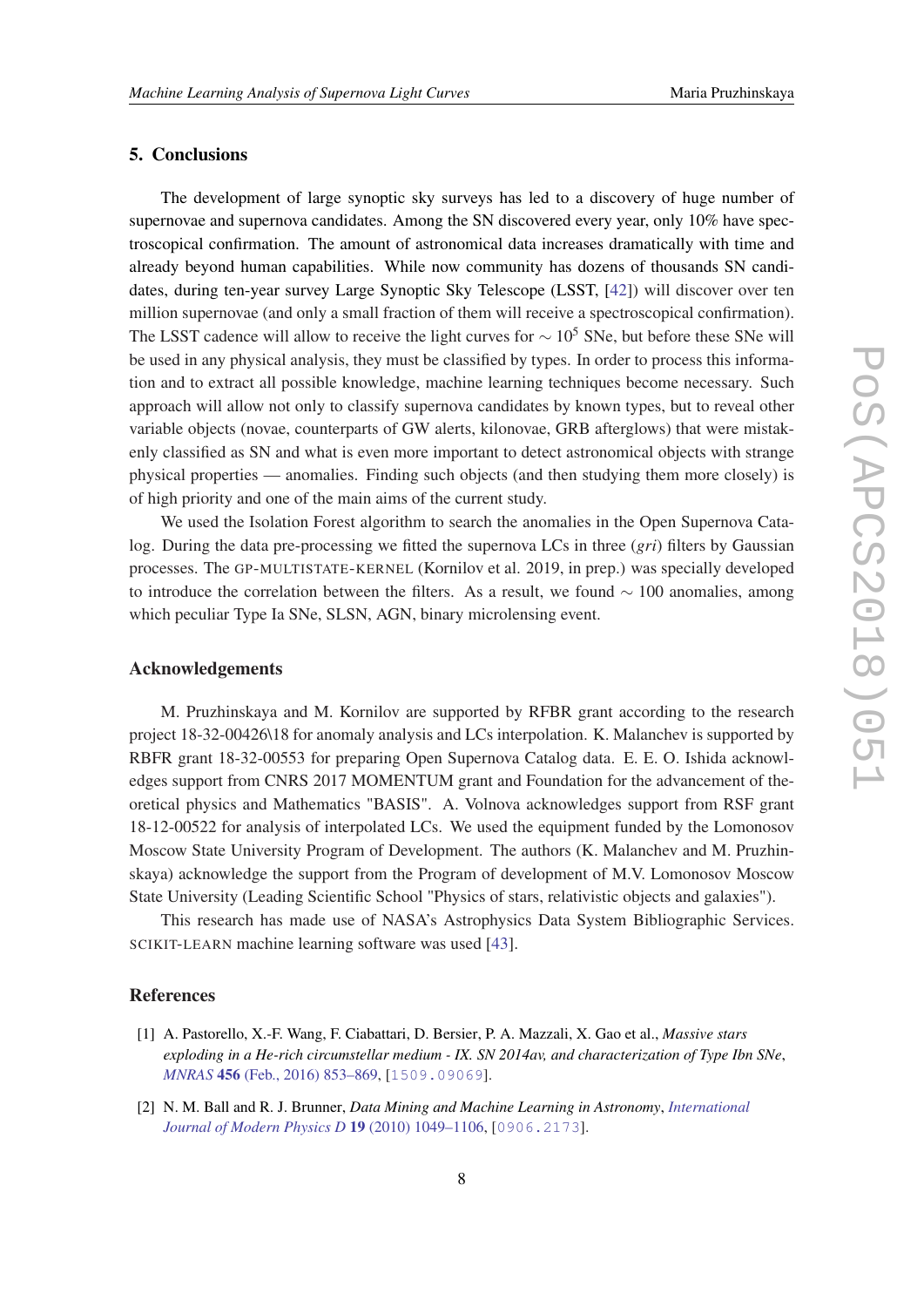- <span id="page-10-0"></span>[3] S. D. McCauliff, J. M. Jenkins, J. Catanzarite, C. J. Burke, J. L. Coughlin, J. D. Twicken et al., *Automatic Classification of Kepler Planetary Transit Candidates*, *ApJ* 806 [\(June, 2015\) 6](https://doi.org/10.1088/0004-637X/806/1/6), [[1408.1496](https://arxiv.org/abs/1408.1496)].
- [4] S. E. Thompson, F. Mullally, J. Coughlin, J. L. Christiansen, C. E. Henze, M. R. Haas et al., *A Machine Learning Technique to Identify Transit Shaped Signals*, *ApJ* 812 [\(Oct., 2015\) 46](https://doi.org/10.1088/0004-637X/812/1/46), [[1509.00041](https://arxiv.org/abs/1509.00041)].
- [5] K. A. Pearson, L. Palafox and C. A. Griffith, *Searching for exoplanets using artificial intelligence*, *MNRAS* 474 [\(Feb., 2018\) 478–491](https://doi.org/10.1093/mnras/stx2761), [[1706.04319](https://arxiv.org/abs/1706.04319)].
- [6] M. W. Libbrecht and W. S. Noble, *Machine learning applications in genetics and genomics*, *[Nature](https://doi.org/10.1038/nrg3920) [Reviews Genetics](https://doi.org/10.1038/nrg3920)* 16 (2015) 321–332.
- [7] C. Criscia, B. Ghattasb and G. Pererac, *A review of supervised machine learning algorithms and their applications to ecological data*, *[Ecological Modelling](https://doi.org/10.1016/j.ecolmodel.2012.03.001)* 240 (2012) 113–122.
- [8] M. Vidyasagar, *Identifying predictive features in drug response using machine learning: Opportunities and challenges*, *[Annual Review of Pharmacology and Toxicology](https://doi.org/10.1146/annurev-pharmtox-010814-124502)* 55 (2015) 15–34, [[https://doi.org/10.1146/annurev-pharmtox-010814-124502](https://arxiv.org/abs/https://doi.org/10.1146/annurev-pharmtox-010814-124502)].
- [9] R. Kessler, B. Bassett, P. Belov, V. Bhatnagar, H. Campbell, A. Conley et al., *Results from the Supernova Photometric Classification Challenge*, *PASP* 122 [\(Dec., 2010\) 1415,](https://doi.org/10.1086/657607) [[1008.1024](https://arxiv.org/abs/1008.1024)].
- [10] A. A. Mahabal, S. G. Djorgovski, A. J. Drake, C. Donalek, M. J. Graham, R. D. Williams et al., *Discovery, classification, and scientific exploration of transient events from the Catalina Real-time Transient Survey*, *Bulletin of the Astronomical Society of India* 39 (Sept., 2011) 387–408, [[1111.0313](https://arxiv.org/abs/1111.0313)].
- [11] E. E. O. Ishida and R. S. de Souza, *Kernel PCA for Type Ia supernovae photometric classification*, *MNRAS* 430 [\(Mar., 2013\) 509–532,](https://doi.org/10.1093/mnras/sts650) [[1201.6676](https://arxiv.org/abs/1201.6676)].
- [12] M. Lochner, J. D. McEwen, H. V. Peiris, O. Lahav and M. K. Winter, *Photometric Supernova Classification with Machine Learning*, *ApJS* 225 [\(Aug., 2016\) 31](https://doi.org/10.3847/0067-0049/225/2/31), [[1603.00882](https://arxiv.org/abs/1603.00882)].
- [13] A. Mahabal, K. Sheth, F. Gieseke, A. Pai, S. G. Djorgovski, A. Drake et al., *Deep-Learnt Classification of Light Curves*, *arXiv e-prints* (Sept., 2017) , [[1709.06257](https://arxiv.org/abs/1709.06257)].
- [14] M. Graham, A. Drake, S. G. Djorgovski, A. Mahabal and C. Donalek, *Challenges in the automated classification of variable stars in large databases*, in *European Physical Journal Web of Conferences*, vol. 152 of *European Physical Journal Web of Conferences*, p. 03001, Sept., 2017, [DOI](https://doi.org/10.1051/epjconf/201715203001).
- [15] H. Hildebrandt, S. Arnouts, P. Capak, L. A. Moustakas, C. Wolf, F. B. Abdalla et al., *PHAT: PHoto-z Accuracy Testing*, *A&A* 523 [\(Nov., 2010\) A31,](https://doi.org/10.1051/0004-6361/201014885) [[1008.0658](https://arxiv.org/abs/1008.0658)].
- [16] S. Cavuoti, M. Brescia, C. Tortora, G. Longo, N. R. Napolitano, M. Radovich et al., *Machine-learning-based photometric redshifts for galaxies of the ESO Kilo-Degree Survey data release 2*, *MNRAS* 452 [\(Sept., 2015\) 3100–3105](https://doi.org/10.1093/mnras/stv1496), [[1507.00754](https://arxiv.org/abs/1507.00754)].
- [17] U. Rebbapragada, P. Protopapas, C. E. Brodley and C. Alcock, *Finding anomalous periodic time series*, *Machine Learning* 74 [\(Mar, 2009\) 281–313](https://doi.org/10.1007/s10994-008-5093-3).
- [18] M. Henrion, D. J. Hand, A. Gandy and D. J. Mortlock, *Casos: a subspace method for anomaly detection in high dimensional astronomical databases*, *[Statistical Analysis and Data Mining: The](https://doi.org/10.1002/sam.11167) [ASA Data Science Journal](https://doi.org/10.1002/sam.11167)* 6 53–72, [[https://onlinelibrary.wiley.com/doi/pdf/10.1002/sam.11167](https://arxiv.org/abs/https://onlinelibrary.wiley.com/doi/pdf/10.1002/sam.11167)].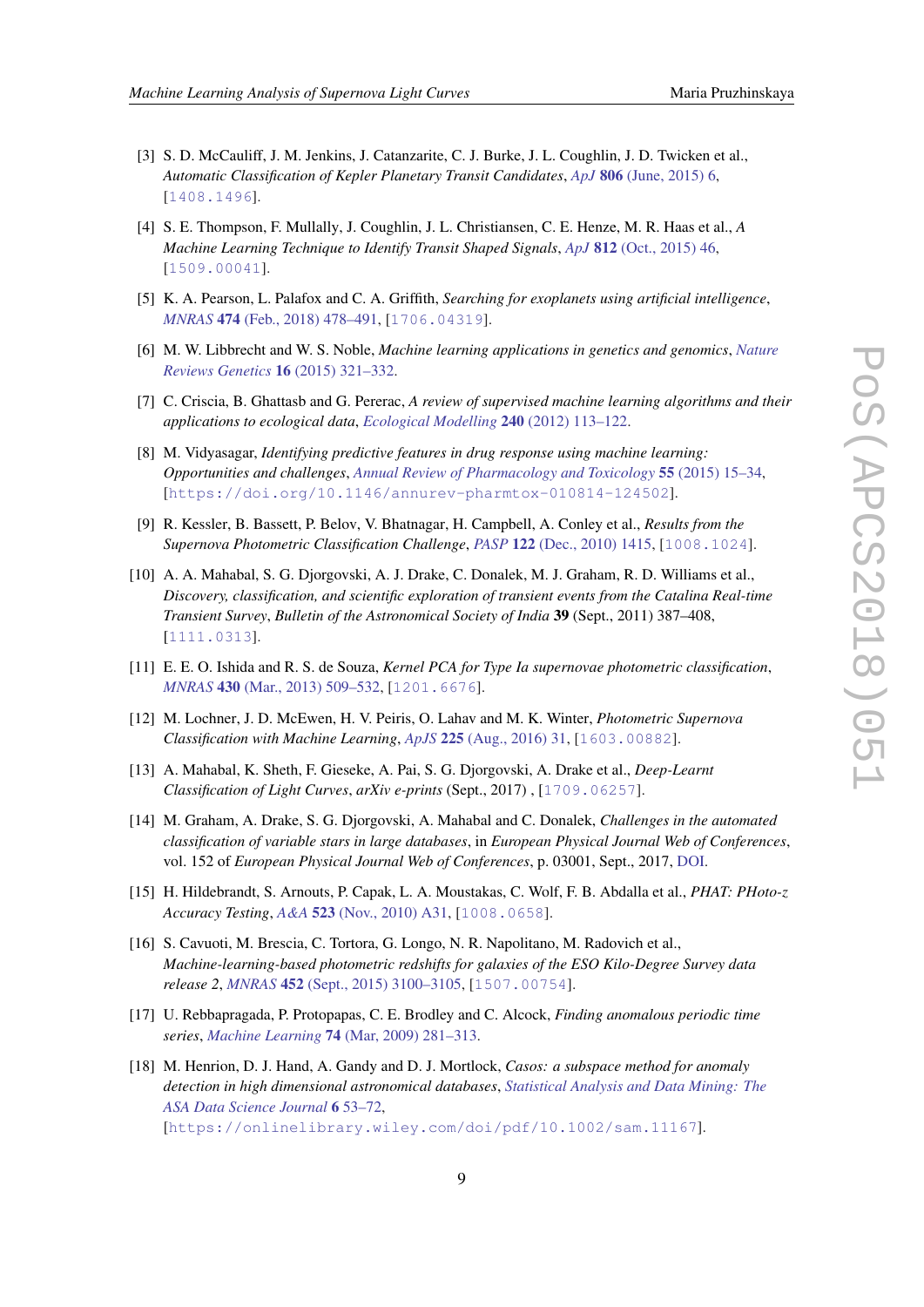- <span id="page-11-0"></span>[19] D. Baron and D. Poznanski, *The weirdest SDSS galaxies: results from an outlier detection algorithm*, *MNRAS* 465 [\(Mar., 2017\) 4530–4555,](https://doi.org/10.1093/mnras/stw3021) [[1611.07526](https://arxiv.org/abs/1611.07526)].
- [20] I. Nun, K. Pichara, P. Protopapas and D.-W. Kim, *Supervised Detection of Anomalous Light Curves in Massive Astronomical Catalogs*, *ApJ* 793 [\(Sept., 2014\) 23](https://doi.org/10.1088/0004-637X/793/1/23), [[1404.4888](https://arxiv.org/abs/1404.4888)].
- [21] J. Guillochon, J. Parrent, L. Z. Kelley and R. Margutti, *An Open Catalog for Supernova Data*, *[ApJ](https://doi.org/10.3847/1538-4357/835/1/64)* 835 [\(Jan., 2017\) 64,](https://doi.org/10.3847/1538-4357/835/1/64) [[1605.01054](https://arxiv.org/abs/1605.01054)].
- [22] F. T. Liu, K. M. Ting and Z.-H. Zhou, *Isolation-based anomaly detection*, *[ACM Trans. Knowl. Discov.](https://doi.org/10.1145/2133360.2133363) Data* 6 [\(Mar., 2012\) 3:1–3:39](https://doi.org/10.1145/2133360.2133363).
- [23] P. J. Brown, A. A. Breeveld, S. Holland, P. Kuin and T. Pritchard, *SOUSA: the Swift Optical/Ultraviolet Supernova Archive*, *[Astrophysics and Space Science](https://doi.org/10.1007/s10509-014-2059-8)* 354 (Nov., 2014) 89–96, [[1407.3808](https://arxiv.org/abs/1407.3808)].
- [24] F. Huang, X. Wang, J. Zhang, P. J. Brown, L. Zampieri, M. L. Pumo et al., *SN 2013ej in M74: A Luminous and Fast-declining Type II-P Supernova*, *ApJ* 807 [\(July, 2015\) 59](https://doi.org/10.1088/0004-637X/807/1/59), [[1504.00446](https://arxiv.org/abs/1504.00446)].
- [25] F. Yuan, A. Jerkstrand, S. Valenti, J. Sollerman, I. R. Seitenzahl, A. Pastorello et al., *450 d of Type II SN 2013ej in optical and near-infrared*, *MNRAS* 461 [\(Sept., 2016\) 2003–2018,](https://doi.org/10.1093/mnras/stw1419) [[1605.06117](https://arxiv.org/abs/1605.06117)].
- [26] L. v. d. Maaten and G. Hinton, *Visualizing data using t-sne*, *Journal of machine learning research* 9 (2008) 2579–2605.
- [27] G. E. Hinton and S. T. Roweis, *Stochastic neighbor embedding*, in *Advances in neural information processing systems*, pp. 857–864, 2003.
- [28] S. B. Cenko, Y. Cao, M. Kasliwal, A. A. Miller, C. Fremling, M. West et al., *DCT and Gemini Spectroscopic Classification of AT 2016bln (=iPTF 16abc)*, *The Astronomer's Telegram* 8909 (Apr., 2016) .
- [29] L. Zhou, X. Wang, K. Zhang, J. Chen, J. Liang, T. Zhang et al., *Supernova 2013cv = Psn J16224316+1857356*, *Central Bureau Electronic Telegrams* 3543 (June, 2013) .
- [30] Y. Cao, J. Johansson, P. E. Nugent, A. Goobar, J. Nordin, S. R. Kulkarni et al., *Absence of fast-moving iron in an intermediate type ia supernova between normal and super-chandrasekhar*, *The Astrophysical Journal* 823 (2016) 147.
- [31] J. Cooke, M. Sullivan, A. Gal-Yam, E. J. Barton, R. G. Carlberg, E. V. Ryan-Weber et al., *Superluminous supernovae at redshifts of 2.05 and 3.90*, *Nature* 491 [\(Nov., 2012\) 228–231,](https://doi.org/10.1038/nature11521) [[1211.2003](https://arxiv.org/abs/1211.2003)].
- [32] B. Bassett, A. Becker, H. Brewington, C. Choi, D. Cinabro, F. Dejongh et al., *Supernovae 2006kg-2006lc*, *Central Bureau Electronic Telegrams* 688 (Oct., 2006) .
- [33] O. Yaron and A. Gal-Yam, *WISeREP An Interactive Supernova Data Repository*, *[PASP](https://doi.org/10.1086/666656)* 124 (July, [2012\) 668](https://doi.org/10.1086/666656), [[1204.1891](https://arxiv.org/abs/1204.1891)].
- [34] M. Sako, B. Bassett, A. C. Becker, P. J. Brown, H. Campbell, R. Wolf et al., *The Data Release of the Sloan Digital Sky Survey-II Supernova Survey*, *PASP* 130 [\(June, 2018\) 064002,](https://doi.org/10.1088/1538-3873/aab4e0) [[1401.3317](https://arxiv.org/abs/1401.3317)].
- [35] V. Bakis, U. Burgaz, T. Butterley, J. M. Carrasco, V. S. Dhillon, M. Dominik et al., *Gaia16aye: a flaring object of uncertain nature in Cygnus*, *The Astronomer's Telegram* 9376 (Aug., 2016) .
- [36] L. Wyrzykowski, G. Leto, G. Altavilla, V. Bakis, N. Britavskiy, U. Burgaz et al., *Gaia16aye is a binary microlensing event and is crossing the caustic again*, *The Astronomer's Telegram* 9507 (Sept., 2016) .